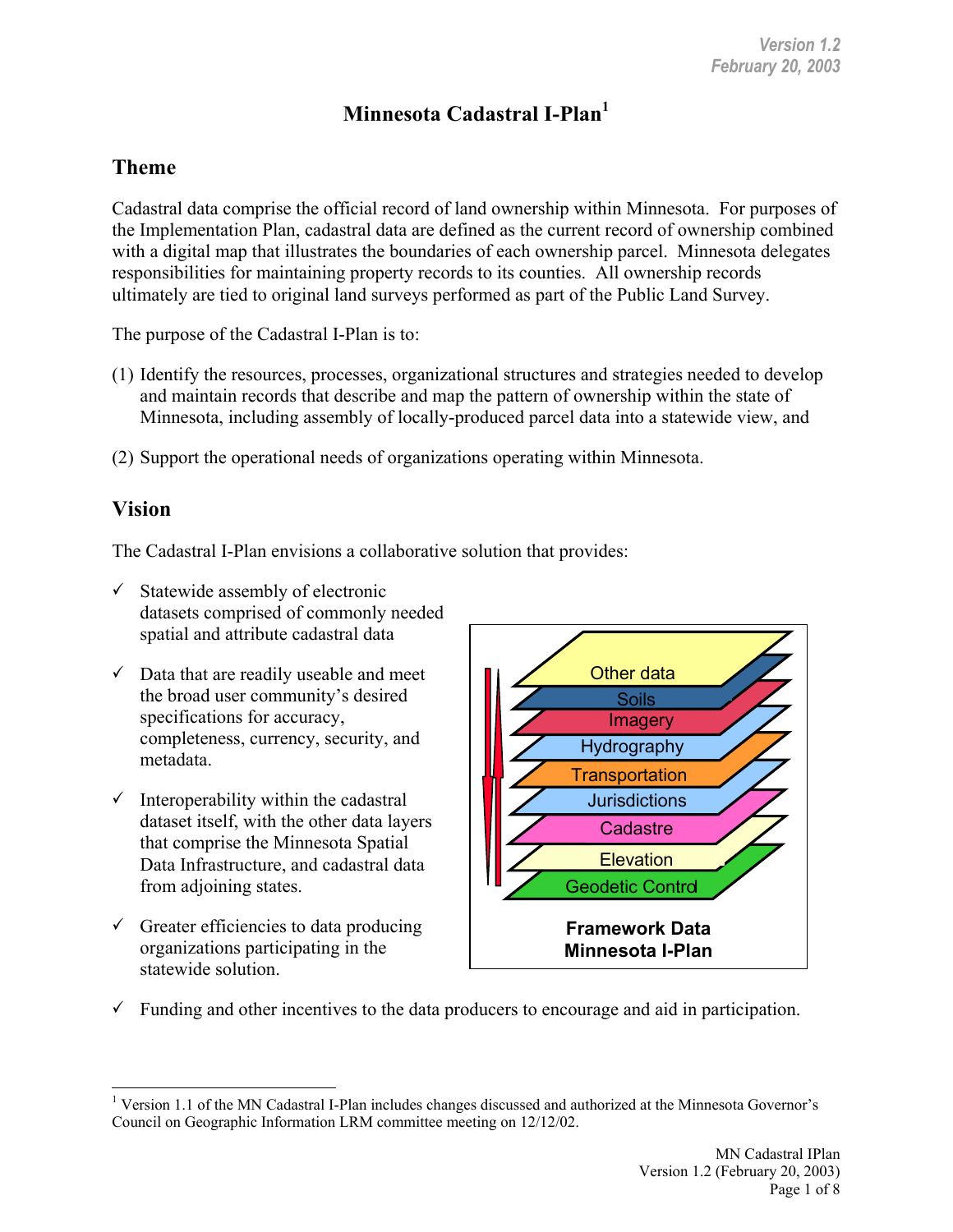# **Definitions**

The Cadastral I-Plan assumes the following definitions of terms.<sup>2</sup>

*Cadastre:* An official register of the quantity, value, and ownership of real estate, used in apportioning taxes.

*Cadastral Map:* A map showing the boundaries of subdivisions of land, usually with the bearings and lengths thereof and the areas of individual tracts, for purposes of describing and recording ownership. A cadastral map may also show culture, drainage and other features relating to the value and use of land.

*Parcel:* A single piece of land described in a single description in a deed or as one of a number of lots on a plat, separately owned either publicly or privately and capable of being conveyed separately.

*PLSS:* Definition needed [To be added].

### **Guiding Principles in Creating a Statewide Cadastral Map**

The following principles will guide the development of the statewide cadastre and cadastral map.

- $\checkmark$  **Focus on Commonly Needed Data**: The desired data specifications shall be defined through a broadly representative and collaborative process that respects the differences in the various regions of the state. The statewide solution will comprise a common subset of the commonly needed data defined by each region.
- $\checkmark$  Limit to Internal Business Need: No organization, whether serving as a primary producer or area aggregator shall be asked to perform a task for the statewide solution for which they do not have perceived internal business need or statutory responsibility.
- 9 **Prohibit Modifications:** Area aggregators of data received from primary producers shall assemble multiple primary units into statewide aggregations without modifications to "smooth" transitions from one unit (county) to the next. Only the projection may be modified to facilitate assembly of aggregation units. A notification process should be instituted for users to communicate anomalies to be investigated by the primary producers.
- 9 **Respect and Accommodate Differences:** Desired specifications endorsed for statewide solutions shall respect and accommodate variations in primary producer internal business needs.
- $\checkmark$  **Insure Interoperability:** Aggregations of parcel data shall be interoperable work together as if one dataset.

 $\overline{a}$  $2$  Definitions for cadastre and cadastral map are adapted from Definitions of Surveying and Associated Terms. Definition for parcels is from *Glossary of Mapping Sciences* (1994).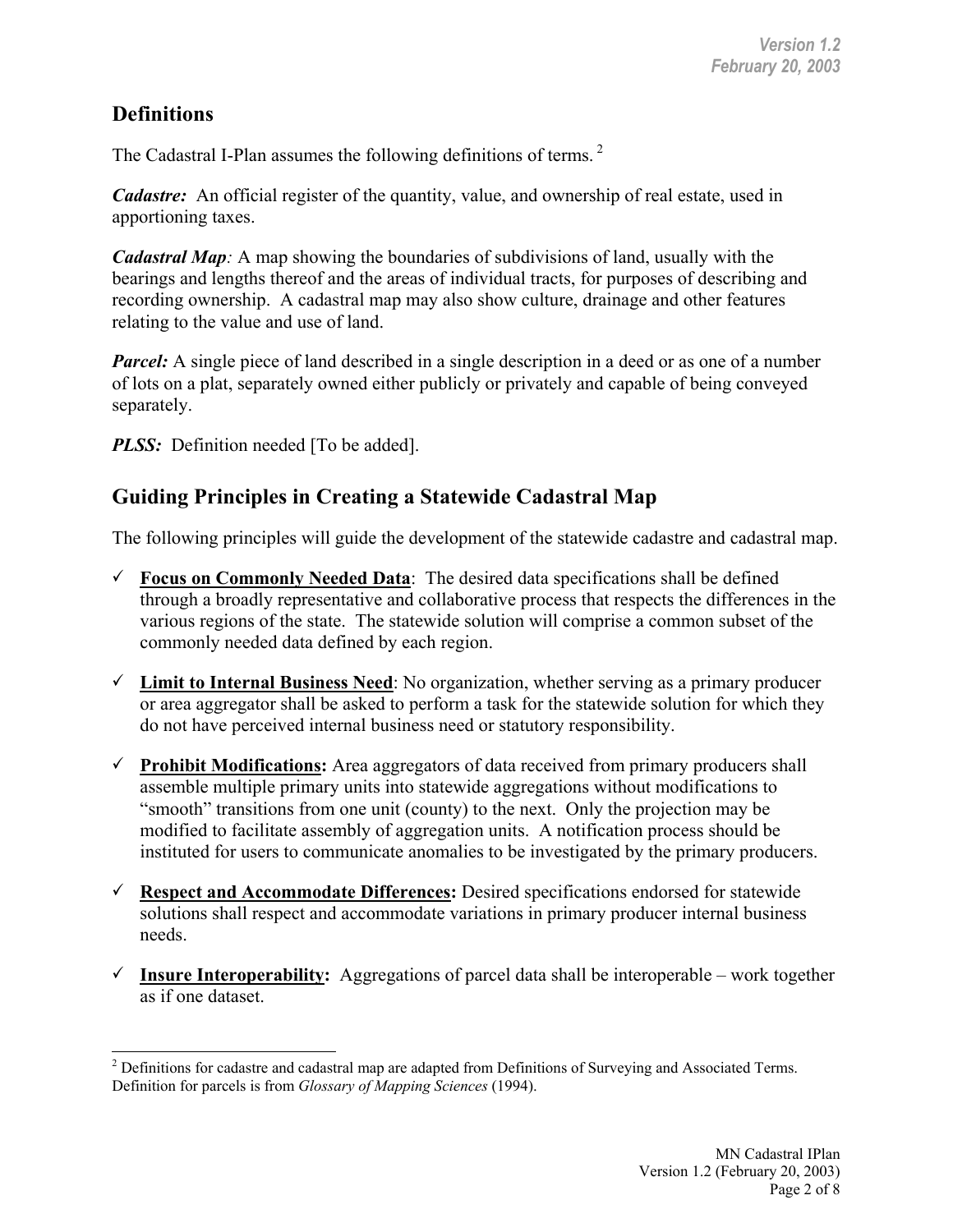- $\checkmark$  **Respect Access Limitations:** Public-sector producers of the parcel data have deferring opinions on whether or not to impose a cost recovery fee for parcel data development and associated licensure requirements. Those who choose to impose such a fee also differ on whether or not to waive it for government organizations and others (i.e., academic, nonprofits). The statewide policy must respect these differences but also foster as much consistency as possible in the related policies.
- $\checkmark$  **Roles and Responsibilities:** In order to keep the cadastral layer as an on-going collaboration of data collection and distribution, data producers, aggregators, and distributors shall clearly understand and acknowledge their respective roles and responsibilities.

#### **Status**

 $\overline{a}$ 

Minnesota has been working towards developing a statewide strategy to develop and maintain a parcel-based cadastre of ownership for many years. A statewide model program for land records modernization, developed under the auspices of the Minnesota Governor's Council for Geographic Information, currently serves as a framework for such a program. $3$  It would provide funds to help Minnesota's counties develop and/or maintain parcel records to meet local needs, but following guidelines that would facilitate statewide integration. This LRM program has not yet been funded, but serves as a basis for ongoing discussion and contains guidelines for local expenditures authorized independently of the statewide initiative.

Currently, about a third of Minnesota's counties maintain parcel-based GIS systems and another third have begun such development. The Minnesota I-Plan envisions a time when all counties are maintaining such systems to meet their own needs and so that county data may be integrated into a statewide cadastral layer.

The Public Land Survey System serves as the basis for all land ownership within Minnesota; this "land net" is an integral component of Minnesota's cadastral I-Plan. The PLSS is a system of survey control founded in the principles of property law as well as the science of measurement. It is the basis for the description, collection, and mapping of cadastral information, including parcel ownership and location relative to neighboring parcels.

The geodetic control network, described in Minnesota's Geodetic I-Plan, is a system of survey control founded in the science of measurement and often serves as the basis for the collection and mapping of earth science data such as the geographic extents of floods, or fire or blow down areas, not just parcel data

Through cooperation between county surveyors, the Minnesota Department of Transportation, and the National Geodetic Survey, the PLSS is being tied to the geodetic control network to provide a seamless, vertical integration network of cadastral and earth science datasets. However, only about half of Minnesota's counties have full-time county surveyors; fewer counties have completed acquiring geodetic values for their Public Land Survey corners.

<sup>&</sup>lt;sup>3</sup> The proposal and related documentation are available at http://www.gis.state.mn.us/committe/land/lrm2000/lrm.htm#resources.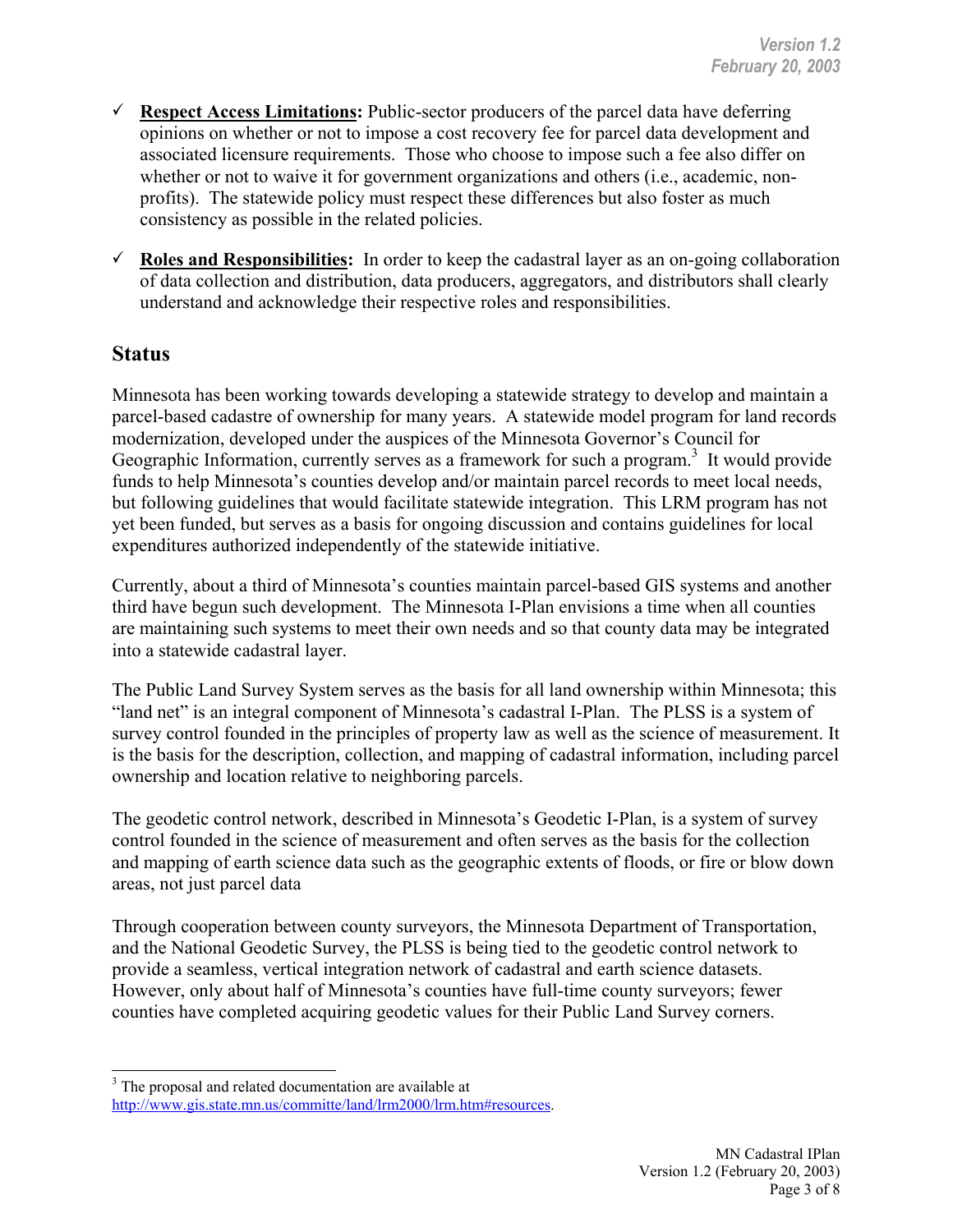At this time, the Minnesota Department of Transportation maintains an Internet site containing geodetic control information, but neither MnDOT nor any other organization maintains an official record of county geodetic control data for Public Land Survey corners.

#### **Source**

The principal data producers within Minnesota are its 87 counties. However, public agencies and tribal governments also own considerable land. A complete statewide cadastral layer will necessarily require the participation of all organizations with land ownership or recordation responsibilities. These include counties, the state's land-holding agencies, federal agencies such as the U.S. Forest Service and Bureau of Land Management, and tribal governments.

Collectively, federal agencies own and manage 3.4 million acres within Minnesota. The US Forest Service is the largest owner, with 2.8 million acres concentrated within five northeastern counties, but federal ownership exists in 61 of the 87 Minnesota counties. Other significant federal landowners include the Fish and Wildlife Service, the National Park Service, the Bureau of Land Management, and the Army Corps of Engineers. Each manages its land and struggles to coordinate ownership and boundary information with local counties, with neither having complete basic survey or title information.

Other federal agencies manage programs within Minnesota that require information about parcels. For example, the Farm Service Agency has developed and maintains parcel boundary information to help its county staff working on economic and environmental programs with local farmers. Parcel data has been developed in all but Lake and Cook counties, averaging 2,500 parcels per county – more than 200,000 farm parcels statewide. Ideally, the FSA would work closely with counties to develop a single representation of these parcels, with counties maintaining the base map and FSA adding information it needs to support its programs.

The state owns even more land than the federal government, distributed among every county in the state. Owning more than 5.6 million acres within Minnesota, the state is the 3rd largest landowner in the nation, behind the federal government and the state of Alaska. The Department of Natural Resources alone owns 5.3 million acres, but the Department of Transportation, the Department of Military Affairs, and the University of Minnesota also have significant holdings. Like their federal counterparts, these agencies manage their land and struggle to coordinate ownership and boundary information with local counties, with neither having complete basic survey or title information. One example is "title spotting" performed by MnDOT staff, who dig through county records to identify land-owners who might be impacted by highway expansion or maintenance. This is tedious work that could benefit greatly from local parcel maps.

Finally, Indian tribal governments own more than one million acres of land within Minnesota, with the Red Lake band owning more than 800,000 acres, mostly within Beltrami County. Significant concentrations of tribal trust lands also are located within Clearwater and Lake of the Woods counties. Counties generally map boundaries of Indian reservations, but not cadastral details within those boundaries. Improved coordination between tribal governments and counties potentially offers increased efficiencies and reduced costs to both the tribes and Minnesota's counties.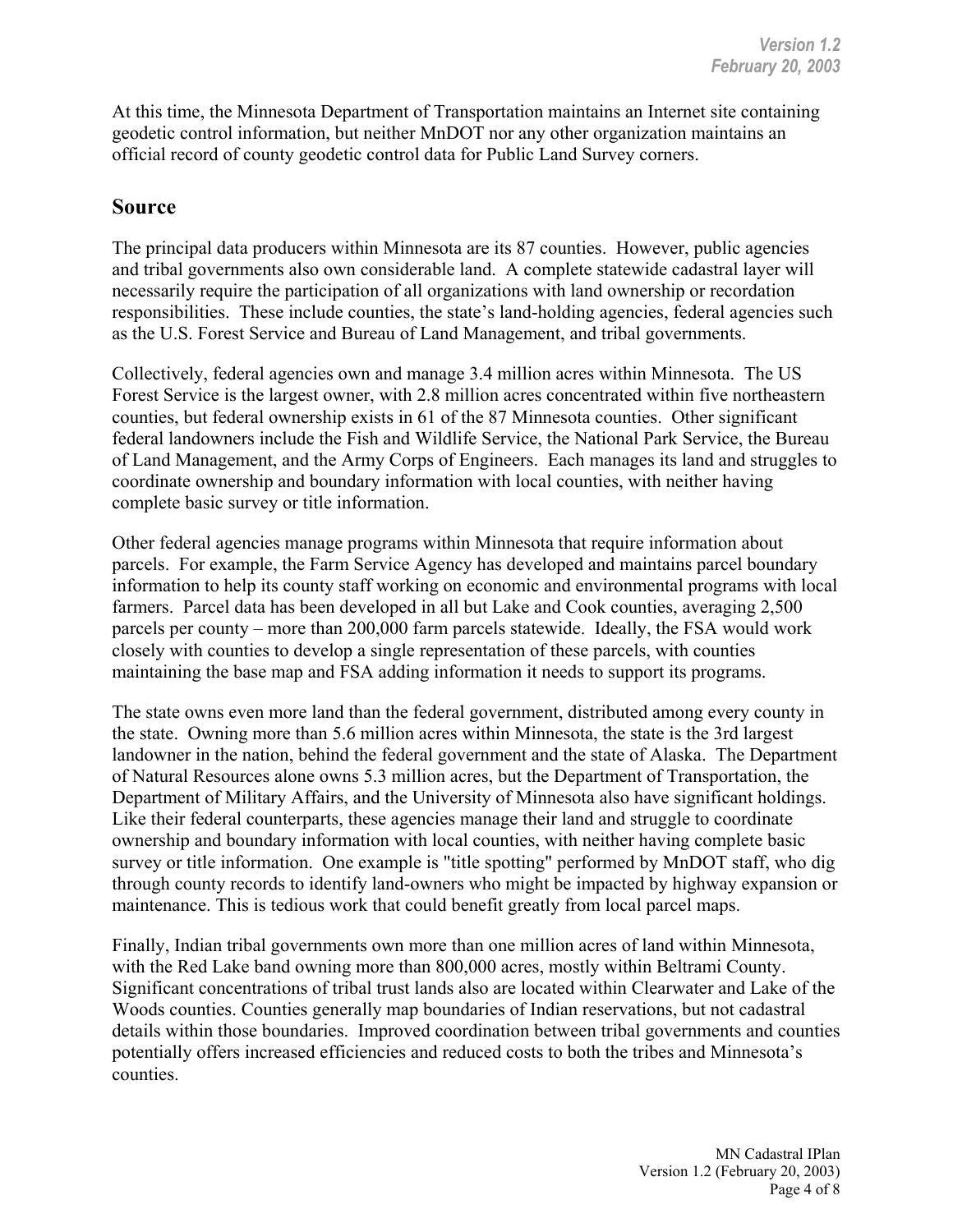## **Standards**

No standard for cadastral mapping has been adopted for Minnesota counties. However, several guides to best practices parcel mapping have been prepared for county use. The Minnesota cadastral I-Team will consider available best practices, guidelines and standards and evaluate how they might apply to the Minnesota plan. Notable resources include:

- 9 *Implementation Guide for Parcel-Based GIS in Minnesota Local Government* (1997). This "blueprint" was developed for local units of government as a guide to implementing parcelbased GIS in Minnesota.<sup>4</sup>.
- 9 *Identifying Land Parcels: Is a Statewide Standard Needed?* (1997). This report examines parcel identification numbers used by Minnesota's 87 counties and the need for a standardized statewide format. It offers a solution for integrating county data into a regional and statewide datasets without impacting local practices. MetroGIS has adopted this solution for assembling county parcel data for the Twin Cities metropolitan region.<sup>5</sup>
- 9 *MetroGIS Parcel Specifications.* The MetroGIS initiative has developed specifications for data aggregated from county parcel sources. $\frac{6}{5}$  The specifications have been developed with the active involvement of parcel data stewards within all seven of the metropolitan area counties and represent a common framework that permits county data to be aggregated to provide coverage for multicounty regions. The MetroGIS regional specifications may form the basis for a statewide solution for aggregating county parcel data.
- 9 *Cadastral Data Content Standard for the National Spatial Data Infrastructure (FGDC Subcommittee on Cadastral Data, Revised 2002)*. The Cadastral Data Content Standard provides semantic definitions of objects related to land surveying, land records, and land ownership information. The standard facilitates data sharing for all levels of government and the private sector.

# **Priority**

Statewide surveys of Minnesota's GIS users, conducted in 1994 and 1999, consistently reveal parcel data to be among the state's highest priority data needs.<sup>7</sup> The high priority of parcel data has also been clearly identified by several other formal assessments, including those conducted by MetroGIS for the seven-county Twin Cities region, where significant investments have been made to meet this need.

# **Estimated Total Investments in Theme**

<sup>&</sup>lt;sup>4</sup> See http://www.gis.state.mn.us/iisac/gisindex.html for the Implementation Guide.

<sup>&</sup>lt;sup>5</sup> See http://www.mnplan.state.mn.us/Report.html?Id=1858 for the report. The MetroGIS policy is described at http://www.metrogis.org/data/standards/index.shtml#parcels.

<sup>&</sup>lt;sup>6</sup> See http://www.metrogis.org/data/datasets/parcels/index.shtml#data\_specs for details about the MetroGIS specifications.

 $7$  The results of the 1994 survey are summarized in the 1999 report of the Minnesota Governor's Council on Geographic Information, *Guidebook to Priority GIS Data*. See http://www.gis.state.mn.us/pdf/priority\_data.pdf.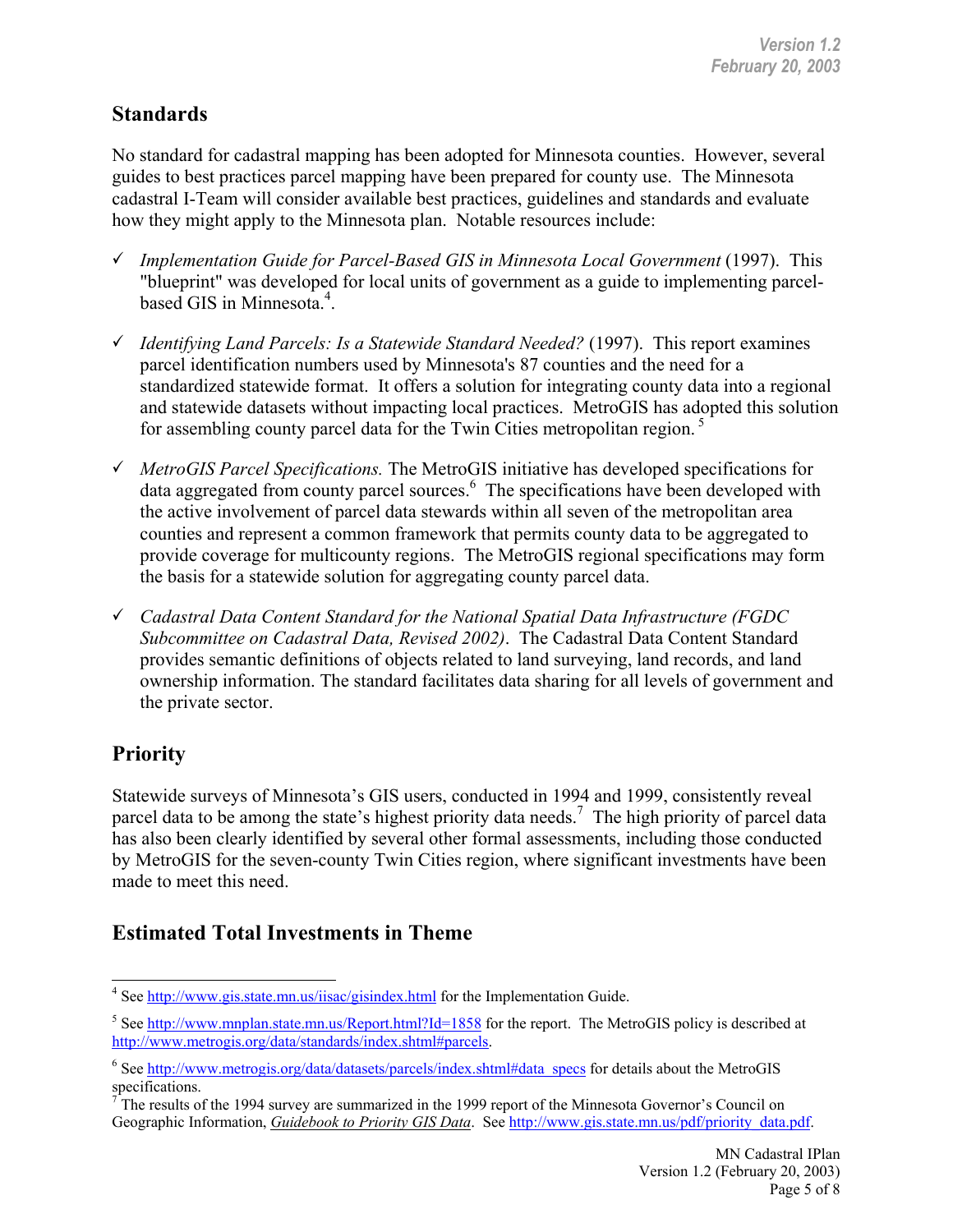A recent survey of Minnesota counties identified 42 counties that have either begun to construct or have completed development of a digital parcel database for their GIS. The methods of developing county parcel datasets vary throughout the state. Some counties have established geodetic control of Public Land Survey corners and subsequently mapped tax descriptions using coordinate geometry; others have adjusted vectorized tax map drawings to fit within the relative locations of the Public Land Survey corners as digitized from USGS quadrangle maps. Accuracies vary from less than one foot to 40 feet, respectively.

The total investment in data development by Minnesota's counties is estimated at about \$9,000,000. In addition, several state agencies and tribal governments have developed parcel data for some of their holdings.

## **Estimated Current State and Local Contributions**

Minnesota's parcel data has all been produced by counties with local funds. Several attempts to secure state funding to accelerate development of county parcel data have been made. None of these efforts have been successful thus far.

### **Resources Needed**

Additional funding, appropriate standards and guidelines, and a framework for implementation are needed to complete an integrated statewide cadastral database. The I-Team will continue to work on specifying and acquiring the needed resources.

## **Likely Source for Resources**

Until now, funding and staff resources to develop county, state, federal and Indian parcel data have been provided by the producing organizations. These are likely to remain the primary sources, as parcel data are needed to support their activities. Counties are expected to continue making the largest investments. However, these sources will be inadequate to produce statewide cadastral coverage within the foreseeable future. Supplemental funding will continue to be sought from state and federal sources.

### **Investments Needed to Complete Theme**

Based upon an estimate derived from Minnesota Department of Revenue records of almost 2.5 million parcels in Minnesota, total costs for developing digital parcel data where none currently exist is between \$10 and \$15 million, assuming specifications that call for geodetic control for the Public Land Survey and data entry using coordinate geometry or equivalent high-accuracy procedures.

### **Current Funding Allocated**

A survey of Minnesota counties, planned for completion in early 2003, may provide a basis for this estimate. Estimates of investments from cities, state and federal agencies, and tribal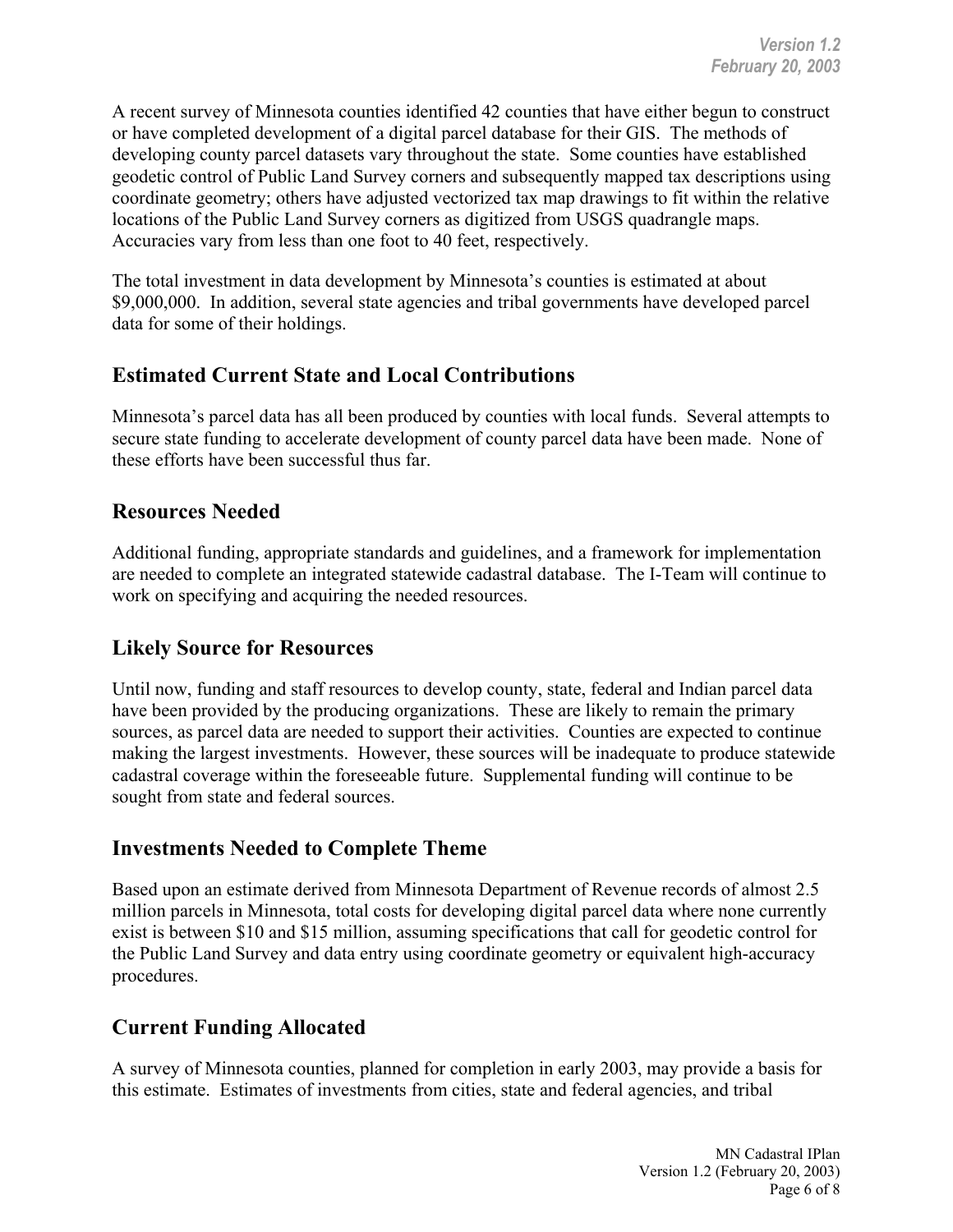governments also are needed to address this issue. These stakeholders can maximize the efficiencies of their investments by collaborating to meet common needs.

## **Overcoming the Funding Gap**

Clearly, parcel mapping benefits Minnesota's local units of government, particularly its counties, which have been the principal source of funding thus far. We expect counties to continue to invest in parcel data development, as parcel data is important to many of its functions. However, local funding will not be adequate to overcome the gap any time soon.

Several initiatives have been proposed by Minnesota organizations for funding to help develop parcel data for areas that have not yet produced it. They have focused on three distinct sources:

- (1) the state's general fund,
- (2) supplemental fees associated with real estate transactions, and
- (3) the Minnesota Environmental Trust Fund administered as a grant from the Legislative Commission on Minnesota Resources.

None of the initiatives have been successful. The I-Team will continue to pursue these options, but federal sources of funding will be required to accelerate development of Minnesota cadastral data as part of the National Spatial Data Infrastructure.

As a frame of reference, the MN Governor's Council on Geographic Information assumed an expenditure of \$10 million/year to implement a statewide program in its 2000 Land Records Modernization initiative (http://www.gis.state.mn.us/committe/land/lrm2000/LRMprogram.htm). The initiative has not been funded and the Council is not currently actively advocating the solutions offered in that initiative.

#### **Recommended Data Stewards**

County governments are the appropriate primary data stewards for most parcel data within Minnesota, supplemented by parcel data maintained by state, federal and tribal organizations for data owned by those entities. A "statewide" cadastre would be built from those sources. Costs for assembling this statewide view would not be borne by the primary data stewards. A state agency, with an appropriate source of funding, would be designated as the steward for the assembled dataset.

To accommodate the range of business needs within the state and optimize efficiencies, as expressed by guiding principles adopted for the I-Plan, regional organizations may assemble local data into intermediate aggregations, where appropriate. For example, the Metropolitan Council has assumed this area aggregator role for the seven county Minneapolis-St. Paul region, on behalf of the MetroGIS collaborative. If other organizations assume a similar role within other regions, such regional aggregations could become sources for producing a statewide cadastre.